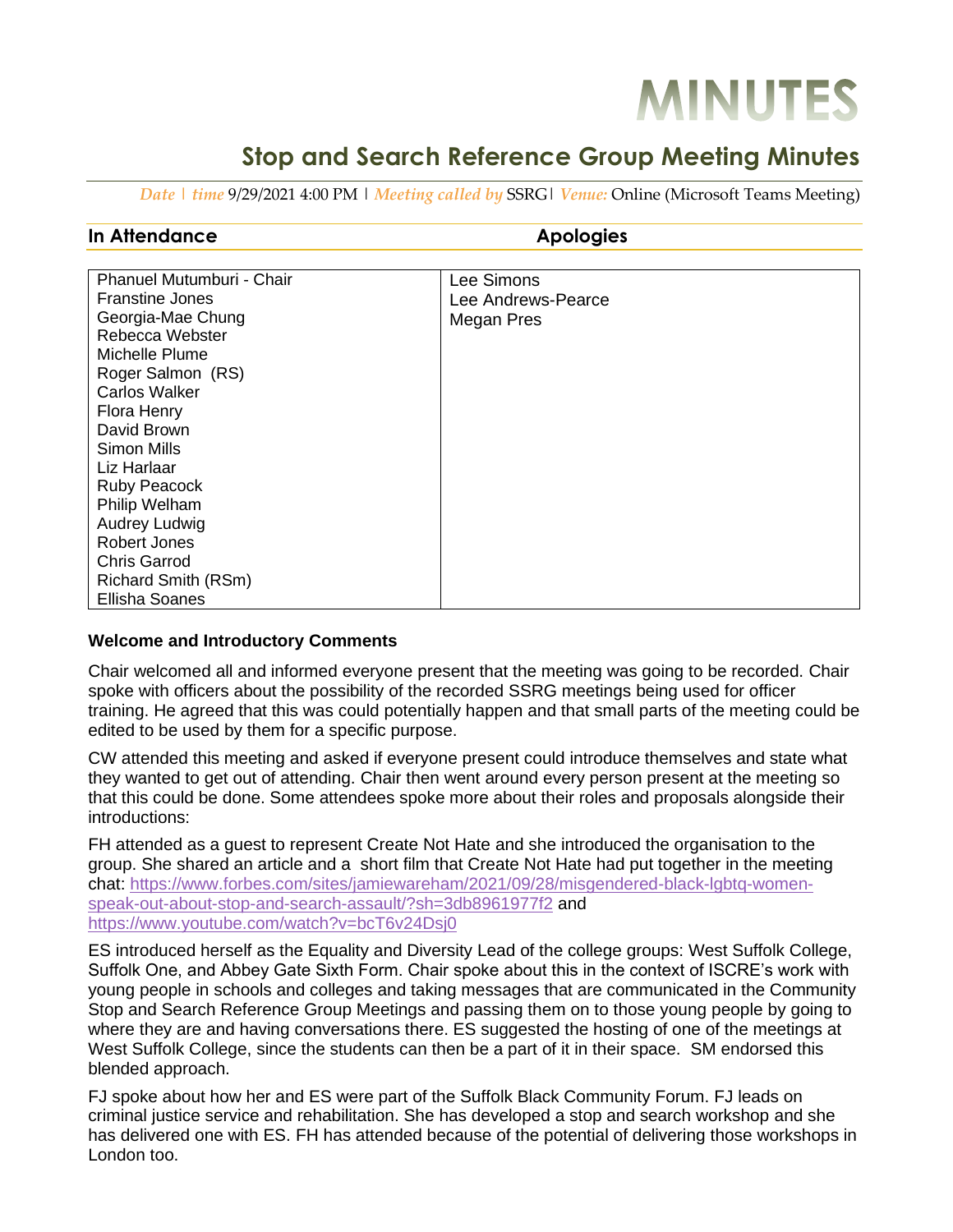#### **Review of Forms**

RW took the active role of answering comments and providing information about the forms presented for the first time. She has taken over from RS.

**Form M37164320215121191 –** GMC clarified that this form looks different to those that are normally presented at the meeting because it is taken from the Optic database. It was carried out in Cornwall but was still completed by a Suffolk Officer. She commented that the grounds of the form were scant in that they said the subject was linked to a protest group, which does not explain enough to amount to reasonable grounds. She asked for elaboration on what the officer's thought process was.

RW said because it is out of force it is difficult to know what the officer was briefed on. It was part of the G7 event regarding extinction rebellion and they were told to detain a person who was asked to leave a site and who had been previously causing public nuisance as well as damage to property. She has heard nothing further back from the officer.

SM says that what is disappointing is that most of the officers who went down for G7 were experienced officers. He is wondering if there was some complacency because they were out of force and didn't think that they would get scrutinized as much. The chances are with such a big operation there was some form of briefing around the need to stop and search people given the location and the risk that was posed. He says that it is one for the police to pick up from a training point of view.

FJ referenced the questions of whether the subject understood why they were stopped and searched and if they were treated with respect. She saw that the person refused to give information like their name and gender from the form that was presented to the group. RW confirmed that it was present on the officer form and she did not know why it was not recorded here. She said that this would also be taken back as feedback.

SM says the police have a blended approach at the moment where they are trying to digitize everything, so they are trying to push everything through optic. They haven't quite gotten there yet so there are two different types of forms. They have had problems trying to extract the data from optic so some of the gaps may be because officers were trying to utilize the new system.

MP says that when she has been pulling the data through and there have been issues she has made the technical team and GMC aware. There have been some broken links but for the next meeting there will hopefully be a difference when the police are handing over the optic forms, and it should be easier to understand.

**Form 264076 –** GMC pointed out how the officer said that the subject only half matched the description and even though they gave the description beforehand they don't link it. The description itself was three white males but the information at the top of the form says that the officer perceived them as being black, making this very inconsistent. FJ and CW echoed these concerns.

RW noted that the supervisor had said the males were the only three males in the area. She takes on board that on the form itself it says they didn't fully match. The three males went down an alleyway to keep out of the way which the officer and supervisor felt was suspicious in itself. The feedback in terms of the description has been sent back to them. It has not been drilled down to about why the officer felt it acceptable to go from white males to black males.

SM agrees that the officers need to be clear. The time means there is no issue with lighting.

AL says the comments about the description concern her considerably. She notes the lack of time relationship between the report coming in and when the subject was located. She also points out that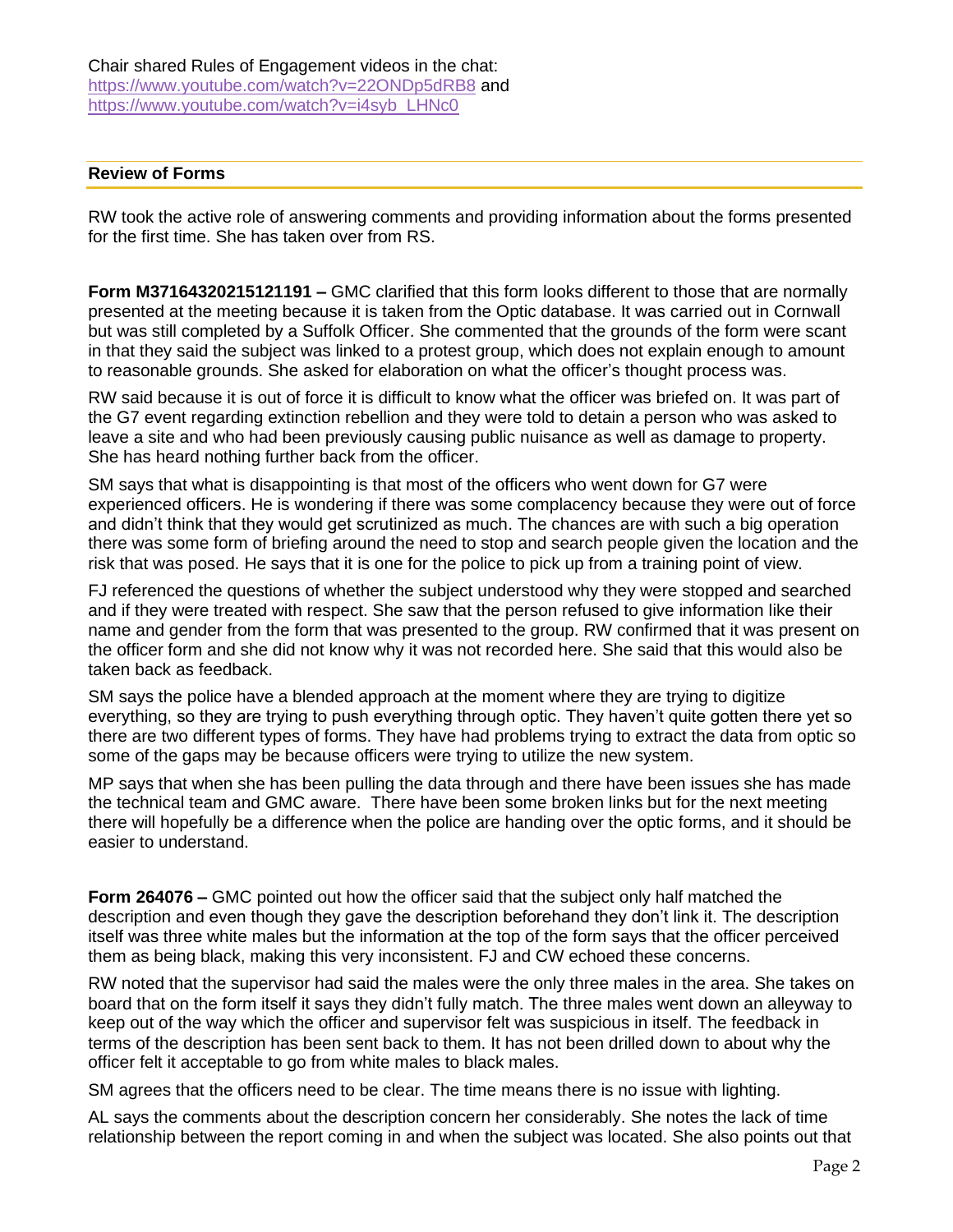we don't know the road or how busy it is and, given it wasn't a particularly unusual time of the day, these people could be innocently in the alleyway sometime after the report and it could be coincidental that there are three of them. She worries that there is a sort of complacency coming across which suggests they think they are entitled to do this even if it is some people who are vaguely similar to the original descriptions.

RW says that there was no body worn video footage.

GMC read the supervisor's comments out. She noted that they seem to see there is an issue with the descriptions but they haven't been detailed enough about it.

RS pointed out that the incident log says the officer arrived within 7 minutes of the call and the location is a busy area. It is mentioned that the witness did not see the males reported about coming out of the alleyway between when they went it and when the police arrived. Descriptions were brief such as the individuals being in their 20s, white with black jeans.

SM was pleased there was supervisor recognition that the grounds weren't appropriate so some positives to take.

#### Chair asked if this form could be brought back to the next meeting with more explanation.

**Form 263883 –** GMC chose this as an example of a good form. There is quite a lot of detail that has been included. She liked this stylistically as the officer had done a summary at the end of why they thought they had reasonable grounds and they've taken the time to make it obvious to people who have been scrutinizing it and members of the public who are receiving the form. She states one criticism in that the form talks about intelligence but doesn't say how recent and reliable it is.

Chair points out that, in the past, we have heard things like having not enough space for the grounds but this form shows us there is enough space there for someone to articulate what the grounds are and to show what raised their suspicion.

SM says the officer who did the search was from one of the proactive teams. They have had some criticism in the past because their forms aren't as good as those in local policing, but it is good to show that something has been learnt.

#### Chair says good forms like this show that it can be done. He asked if feedback could be given to the officer in question.

RS says he knows the officer and he recalls doing feedback with her with issues that have been raised at this forum so it looks like there is a complete circle there.

Chair also noticed the person who was searched said they were treated professionally and with dignity and they were given the signed form which is good.

**Form 263531 –** GMC said she picked up on this form because it is scant in detail and it isn't enough to pass scrutiny but the supervisors comments on this were quite brief: "a justified search but more detail is needed to pass scrutiny" and she didn't think this is enough. For this reason, she brought it to the meeting so that she could explain why it wasn't enough:

- 1. They haven't talked about how recent and reliable the intelligence is
- 2. They said the drug users were walking away from the hill and that a vehicle was also in the area, but they needed to be more specific about this because they could in fact have been a long way away.

RW and RS said feedback has gone back to the supervisor and the officer about how limited the grounds were. For context, in the area, it was previously reported that there was drug dealing mainly on foot. Do the officer had been looking for drug dealers in the area. He noticed a vehicle that was unsuitably parked with four males inside and this is why he challenged them, then he noticed inside the vehicle a male linked to drug supply. He says that all males inside were reluctant to provide reasons for being in the location and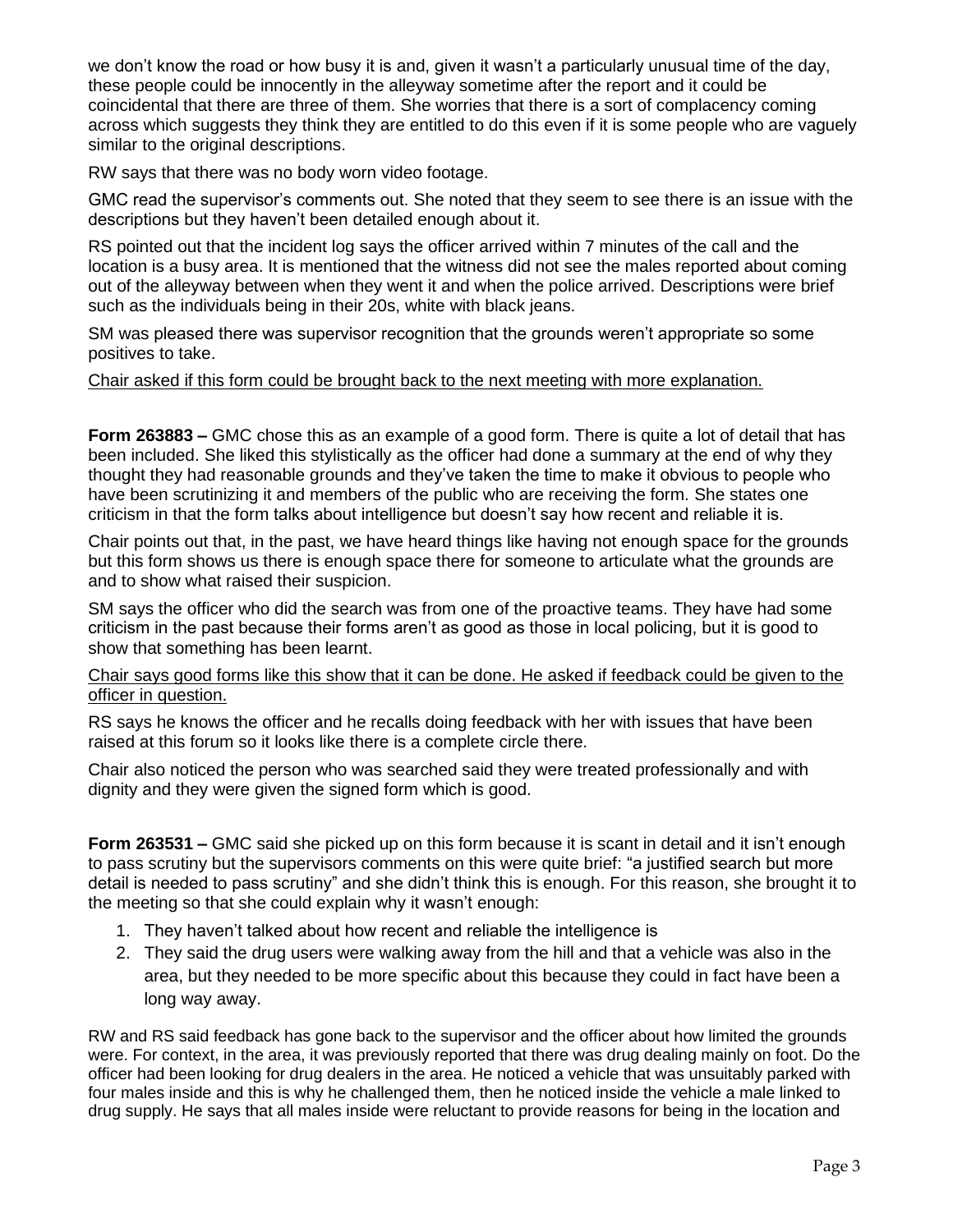were acting suspiciously, giving him a reason to stop and search in this scenario. RW and RS say that the officer seems to have taken feedback onboard which is positive.

AL said this is a good example of a form which bears no great relation to the actual suspicion the officer had and so could be used at a training event. On the face of it, it appears that people who used drugs are walking near a car and that is it. It is unclear what offence they are committing other than that there is reference to drugs. We have no sense of how immediate or recent the drug use or supply was. What we have heard from the spreadsheet is that the officer got a tip off from someone in the public. That should have been referenced along with how recent the intelligence was about the link to drug supply. All the refence to the occupants of the car behaving suspiciously should have been elaborated in terms of what that "suspicious" behaviour was. The difference between what is said on the form and what they are saying subsequently is quite considerable.

Chair points out that, in this scenario, it is important that we know an officer is not trying to be wise in retrospect.

CW says there is a lot of focus on how the subject cannot explain why they are in the area. He questions whether this is enough for them to continue to ask questions about different elements.

SM says the form is bad but he doesn't think the account given by the officer on the spreadsheet is overly helpful either. He notes that the police have an internal scrutiny meeting tomorrow around stop and search and this would be a useful one to have a conversation about and perhaps invite the officer who was involved in it.

Chair asks if SM can send ISCRE an email regarding the feedback from this.

SM said one of the things we haven't focused on an awful lot is the supervisors' input. We need to make sure that they are putting enough detail on themselves. They need to pass scrutiny themselves.

FJ says stop and search is quite a contentious issue for the black community, and she does not understand how officers don't take into consideration the trust and confidence that is not there for the black community in policing. To her it doesn't seem unusual that you will start talking to a group of black people asking this and they will be uncooperative or not want to talk to you. Officers should have that at the forefront of their head when they engage with people from the black community because disproportionality affects them. She notes this in the context of how a lot of the black community feel as if things are getting worse for them. She gains confirmation that this search was near a train station and points out that it is not unusual for people to be walking around near to a station. SM and RS note that this is important and it has been spoken about around officer training.

LH agrees that the supervisors comments are not enough and are essentially just saying that the officer "could do better". They need some examples and some genuine feedback.

RW agrees there is learning for the supervisor. SM will ask if it can be picked up tomorrow at the internal meeting as there will be a number of supervisors there and it is a message that they need to get out.

In response to concerns from CW, RS maintains that the group are seeing a gradual improvement in grounds recorded by the officers. However, they know there is lots of progress to be made. He says that the police have younger generations coming in who may be wiser to the contextual issues of things than older police officers. They also have training for PQF (Professionalization of the Policing Career) – degree entry training that will start from next year in Suffolk or Norfolk. For this, they have Anglia Ruskin university professors delivering the training around the frontloaded contextual awareness and the issues of race and policing. He would like to think that is more of an independent focus. There will be more external providers providing that training that historically would have been more police orientated.

FJ talks about the importance of having someone in that training who can give a community perspective.

SM said that the police used to see the SSRG as a difficult scrutiny panel but now they have gone to the meeting and learned things they have been fed back. He agrees that there is opportunity for them to move forward around community perspective through encounters. The rules of engagement project is a really good example of that and he thinks that it would be good to replicate this in officer training. Next year, the package for use of force for police officers is going to be very much scenario based. One of the recommendations from the college of policing for next year is to incorporate stop and search in the scenario. That may provide a better opportunity for people in the community to get involved. He says that he will talk to Sally about this.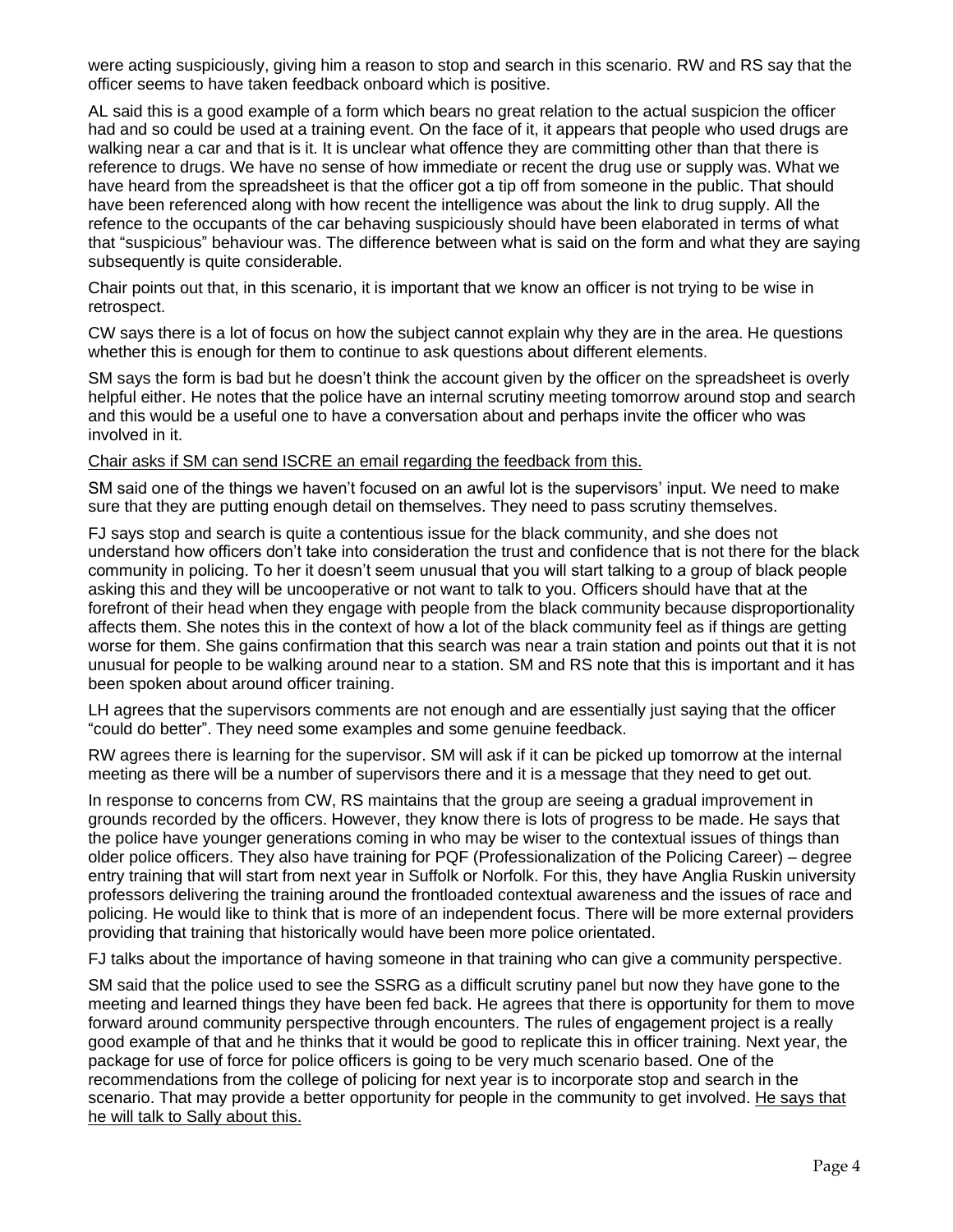RS says the police do include community representation in their training in terms of videos but often some of that material is metropolitan police based and it may not seem related to local Suffolk. He asks if we can capture some of the discourse that is taken back here and feed it back. He says perhaps ISCRE can get this going and that may be something that the police can incorporate into the training.

PW accuses police officers of labelling ISCRE as nitpickers who make it difficult for the police to do their jobs. He also says that the police are making money out of their mentality and they are financially empowered.

SM says if PW have evidence to demonstrate that that is the view of police officers of ISCRE then he should show that because at the moment there is real positivity taken out of the police's relationship with ISCRE and that is demonstrated by conversations with police officers. He doesn't see ISCRE being viewed by officers and staff as nitpickers.

AL says one of the important elements of their scrutiny process is the work of dip sampling where ISCRE go through a significant number of the forms at an earlier stage and identify ones they want to make comments about and get their responses. So, they see a lot more of the forms than what they bring to the meetings which are usually representative of themes positively and negatively. Over the years, what has changed is the vast majority of forms are a lot better. We get some poor forms but the meeting is here for that to remind them to keep up the standards.

Chair agrees there are improvements have been made but there is still disproportionality which needs to be tackled.

ES talks about the new BA degree on policing that is coming out next year. She says that she participated and wrote it on equality and diversity. She does not have a background in policing, but she has made suggestions that students do come and do work with the police. But one of the queries her colleagues and her have is that the new people coming on will have that training but they want to make sure the approach is reflected within the police forum. They do need to show that there is some impact from the involvement of the community.

Chair agrees this needs to be shared widely to the public because it is clear that a lot of people don't know their rights.

**Forms 263658 and 264515 –** GMC said the forms have the same kind of sentiment behind them. In both of them it is about someone who has been stopped because they were in the presence of someone else who there was intelligence for suggesting that they are carrying drugs. She does not think that the reasoning for the person being stopped has been adequately explained other than the subject being in that person's presence. For example, no indication is given of if there were other people around or how close they were to each other and how long they were meeting up for.

RW said that the officers for both forms have not yet engaged with the feedback. She also says that there is no body worn video.

Chair explains that there is an expectation that by the time we get to the meeting the officers will have been engaged with and we will have some feedback.

SM is in the process of reviewing the joint stop and search policy for both forces and he will take it back to the joint coercive powers board once himself, RS and RW have had the opportunity to review it. One of the things they are looking at is asking that body worn video is turned on during all stop and search encounters. An issue currently is they are in the process of doing a tech refresh so they have an issue with the body worn capability at that point, although that should be sorted out fairly quickly. He is keen to make sure that if body worn isn't available for any of those forms then the necessity of it is provided as feedback in advance of the meeting.

GMC said in the first form that we looked at there was a negative outcome but there was a positive outcome from the second form. She also made general comment that when she did the dip sampling she used to select the forms and then send them to the police and get comments from them before selecting the forms to bring to the meeting, which was helpful. She asked if this was something that could be resumed.

MP says she will chase what has happened with this and get back to ISCRE.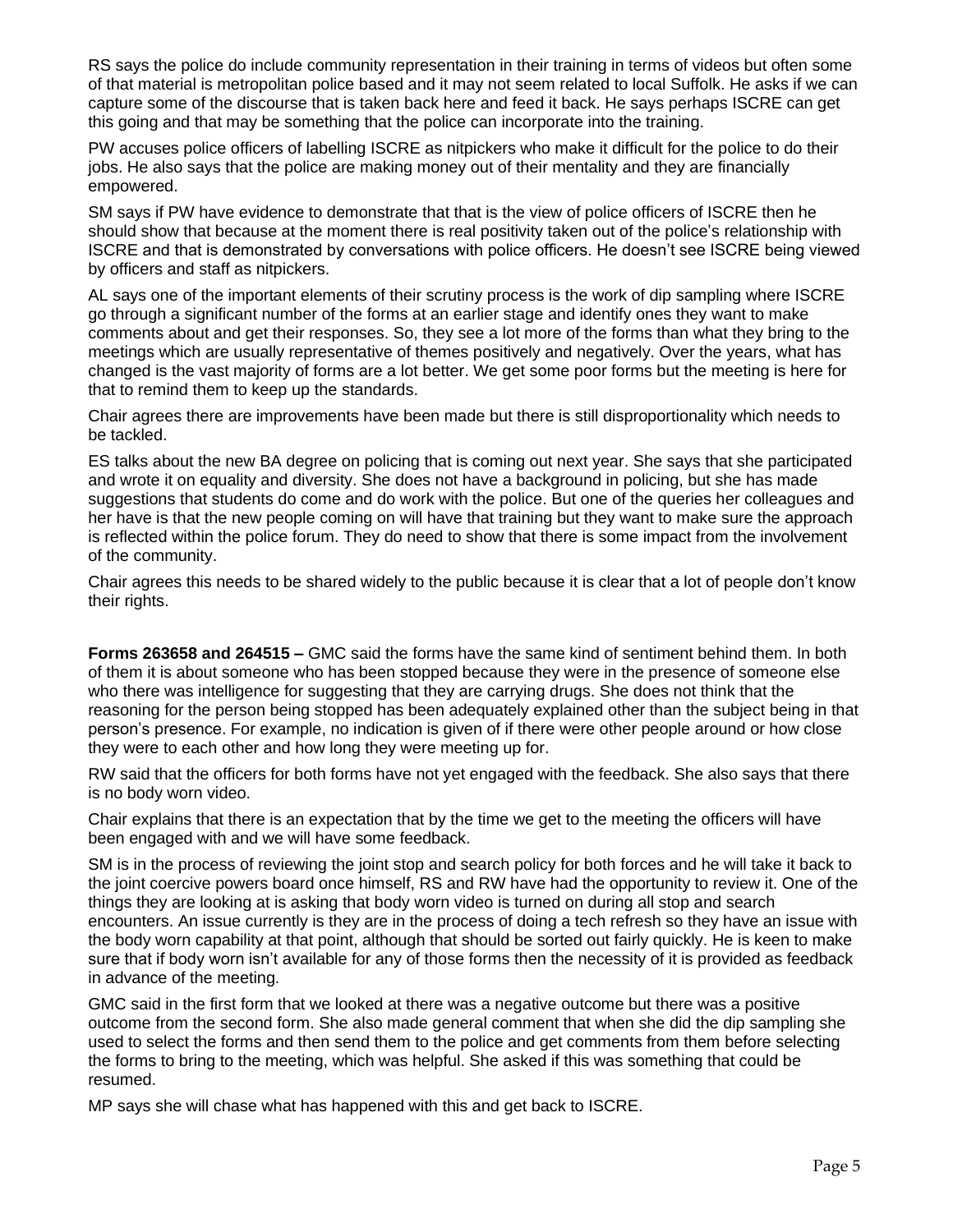CG says that this is his first meeting. He likes the use of the phrase recent and reliable. He has noticed a massive change over the years where officers are justifying and evidencing what they are doing more. He thinks that getting a perspective from the community is brilliant and this needs to be developed a bit more. It is drummed into people that if you stop and search people, they are encouraged to wear body worn.

Chair agrees that body worn video needs to be used as much as possible because it benefits both members of the public and officers.

#### **Roger Salmon Update on Complaints**

RS says there were four complaints that were notified to him by professional standards that were stop or search related. Two of them related to a stop that doesn't relate to a stop search at all. There are two forms which he can share but they are both under active investigation so he is restricted on how much he could say about the fine detail of the cases until that comes to resolution.

Chair asks if ISCRE and RS can meet to talk about this outside of the meeting at a time when more information can be released.

#### **Section 60**

Chair is aware that there has been some section 60 activity. He asks for an update on what has been happening and what the circumstances were. A challenge for this group has been that, while we are contacted about section 60s, what is not available is how successful that process has been. They are told it is going to be implemented but there is no information about what the outcomes were at the end of that process. It is important to hear about how beneficial they have been.

SM said they have had two stop and searches since the last reference group. One of them was that there was a stabbing which took place in Ipswich and so there was intelligence which suggests that further violence would take place and the process for authorizing section 60 was followed as per the policy. There was a self-reflection that they could have ended it earlier. It was in place for 12 hours. But the reason why it was in place for that long was because they didn't know who the suspect was at the time. At the end of that time, there was one stop and search that ended up taking place which was that individual who then ended up being identified as the suspect they were looking for and was therefore arrested. Afterwards the decision was made to rescind the section 60.

He has raised that for the police to make the best use of section 60 they need to have sufficient resources to achieve the objective and sometimes that is quite difficult with the small resource that is available in Suffolk. On this occasion they did have the resources but this will continue to be reviewed.

There was a need in relation to the authority to ensure that officers had a clear understanding of the geographical area that searches were going to be conducted in and that is something they will take forward to make it readily available. He still thinks that section 60 is going to be relatively low use in Suffolk, and they will continue to engage with ISCRE and where there are debrief points they are happy to discuss them at this meeting if they want to to be kept as a standing item. It will form part of the stop and search review.

Chair said that even though section 60 is about a stopping of the stop and search rules as far as reasonable suspicion is concerned, Suffolk Police have always reassured ISCRE that they will try by all means to ensure that section 60s will be intelligence led. He is always told that the officers have an idea of who they are looking for. He notes that in the first stop and search since the last meeting they got a call but in the second one they just got an email. Even though he understands these decisions need to be made quite quickly it did mean ISCRE didn't get to ask questions and it has now turned out that the police didn't initially know who they were looking for. The rules allow this, but the fear is that this is being used as some kind of fishing expedition and anyone can be stopped. There is concern about the negative impact that this could have on the community and innocent civilians.